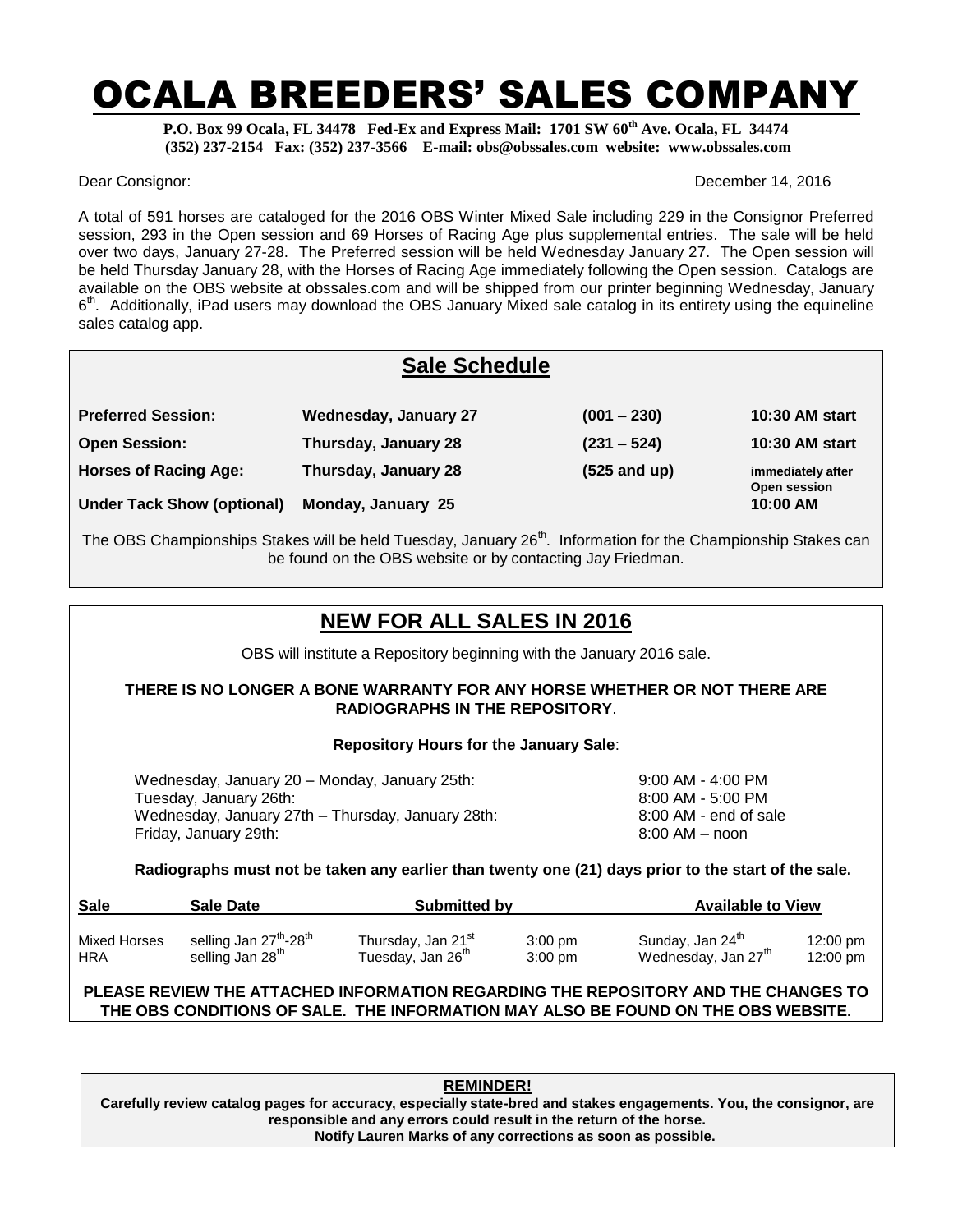### **Horses of Racing Age Section**

Supplemental entries for the HRA section will close December 16th. Horses entered by the regular deadline will appear in the main catalog. Supplemental entries will appear in a separate catalog available on the sales grounds as well as on the OBS website and the equineline sales catalog app for the Ipad. Contact Lauren Marks for more information.

**The optional under tack show will be held on Monday, January 25th.** OBS will video the under tack show which will be shown live online. The edited videos will be available online, on the video kiosks and in the video room on the OBS Grounds. **VIDEOS OF PREVIOUS RACES WILL BE INCLUDED IF PROVIDED TO OBS BY THE CONSIGNOR.**

**Horses in the Racing Age section will be stabled separately from the mixed sale horses.**

**Horses three years old or older may gallop or breeze at least 3/8 of a mile for an official time. Two year olds may gallop but will not be timed.**

**Horses may breeze on Lasix ONLY if they have previously raced on Lasix. This medication must be included on medication sheets.**

### **EHV-1 Guidelines**

As many horses are transported to locations requiring an EHV-1 statement on the Health Certificates, **you must submit EHV-1 vaccination records**. Complete the attached form signed by your veterinarian. All horses shipping from out of state must be accompanied by a negative coggins and a health certificate.

### **Equine Piroplasmosis Testing**

While an Equine Piroplasmosis test will **not** be required for the 2016 January Mixed sale, horses traveling from out of state should contact the Florida Department of Agriculture (850- 410-3800) for any additional documentation needed to enter the state of Florida.

## **IT IS IMPORTANT THAT OBS HAS THE FOLLOWING DOCUMENTS ON FILE:**

- **Coggins (dated within 6 months of date of sale)**
- **EVA Test (dated within 90 days of date of sale)**
- **EHV-1 vaccination record (dated between 14 and 90 days from sale)**
- **Authorized Agent Forms**
- **Jockey Club Certificate**
	- **Broodmares:**
		- o **Stallion Service Certificate (Printed Version, not online Version)**
			- o **Breeding Status Reports – OBS FORM only (dated within 10 days of sale)**

### **PLEASE IDENTIFY ALL HORSES ON COGGINS AND EVA TESTS BY REGISTERED NAME AND/OR DAM & FOALING YEAR, NOT BY NICKNAME OR BARN NAME.**

### **2015 Foal Registrations**

OBS should have the Jockey Club Certificate or a copy of both sides of the registration application. If you have not sent in the original completed application, please bring it to OBS **IMMEDIATELY**. This will insure that the registration certificates will be printed with top priority and the Jockey Club can identify it as an OBS Sale horse. If you have sent in the application and have not yet received the Jockey Club Certificate and do not have a copy of the application, please contact Louise Medlin, **IMMEDIATELY.**

### **DNA Typing for foals of 2015**

In order to expedite registration at the Jockey Club, DNA kits must be completed and on file with the Jockey Club by January 1st. Horses will not be sold without proper documentation at the Jockey Club. Please call OBS or the Jockey Club if you have not received the DNA kit.

### **Stallion Service Certificates**

In order to sell In-Foal Mares, OBS must have the **PREPRINTED** Stallion Service Certificates on file. **Stallion Service Certificates should not be released online for sale horses**. *Stallion Syndicate Managers will not automatically forward the Stallion Service Certificate to us, so please contact them.* **Deduction from Proceeds forms for Stallion Service Certificates**  must be completed by January 4<sup>TH</sup>. Please be reminded a reserve must be placed on the horse at least in the amount **of the stud fee, unless stated otherwise. If you contact the Jockey Club regarding stallion service certificates or DNA kits, please inform the Jockey Club representative the horse is in the OBS January Sale. Please take note of the Jockey Club representative that you speak with.**

**PLEASE PROVIDE PAPERWORK PROMPTLY. NOTIFY LOUISE MEDLIN OF ANY PROBLEMS!! THE DEADLINE FOR ALL PAPERWORK TO AVOID A \$100 LATE FEE IS FRIDAY, JANUARY 15 th . PLEASE CONTACT YOUR BANK, THEY DO NOT SEND PAPERS AUTOMATICALLY. OVERNIGHT PACKAGES SHOULD BE SENT TO OUR STREET ADDRESS.**

Foals of 2015 are eligible for the **2017 FLORIDA SIRE STAKES** if their sire was a FTBOA registered stallion standing in Florida in 2014 AND they are a registered FTBOA Florida-bred foal of 2015. For more information contact the FTBOA. A list of eligible foals may be available and announced as they go through the ring.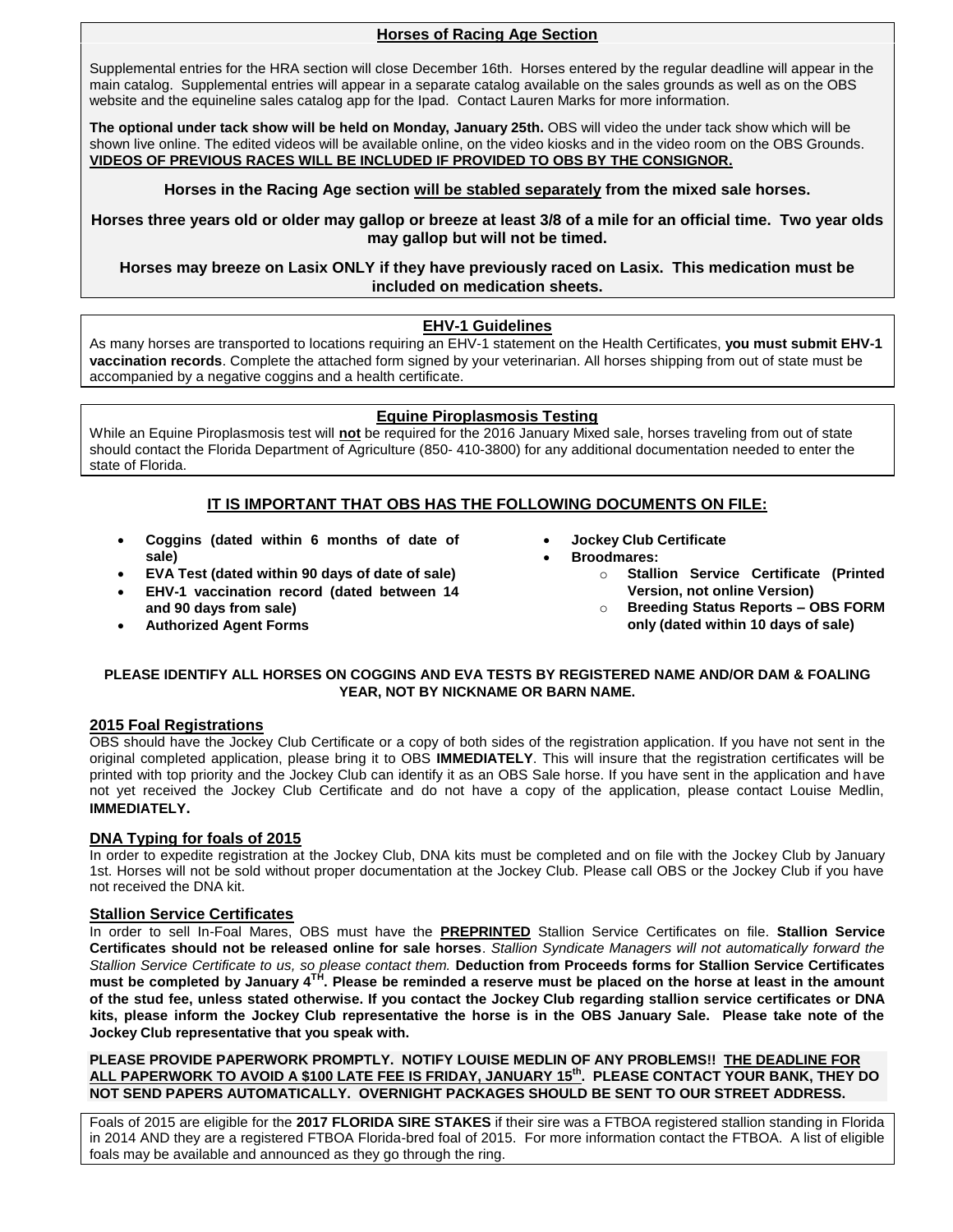## **STABLING**

COOPERATION AMONG CONSIGNORS IS APPRECIATED. Barn assignments are listed below. Stalls will be assigned at a later date. Stalls will be available by Monday, January 18<sup>th</sup> (if stalls are needed sooner please call the office to make arrangements.) OBS will provide straw bedding. **Shavings are not permitted**. Please do not use a stall or tack room without approval by OBS. Any stall not occupied by a sale horse may be reassigned. Contact Tracy Alderson for stabling information. The OBS feed store located at the stable gate will be open for feed, hay and supplies for your convenience from 7:30 AM to 5:30 PM weekdays, 7:30 AM to 4:30 PM Saturday, and 9:00 AM to 2:00 PM on Sunday, January 24<sup>th</sup>.

**Please be available at your barn two hours prior to the sale to expedite the process and provide assistance to our hip taggers**. Please be reminded that if the buyer does not pick up the horse or make arrangements for its care, the consignor should insure the horse will be cared for. If you can no longer care for the horse, notify OBS so we may look after the horse. Do not remove the sales halter or hip tags from the horse. Halter tags may be picked up at the stable gate and returned there after the sale.

## **PLEASE REVIEW ALL OF THE ATTACHED INFORMATION, AND CONTACT US FOR ANY ASSISTANCE.**

Sincerely,

Tod Wojciechowski Director of Sales

## **STABLING INFORMATION**

## **CONSIGNOR: \_\_\_\_\_\_\_\_\_\_\_\_\_\_\_\_\_\_\_\_\_\_\_\_\_\_\_\_\_\_\_\_\_\_\_ BARN:\_\_\_\_\_\_\_\_\_\_\_**

## **\*\*\*STALLS WILL BE ASSIGNED PRIOR TO THE SALE\*\*\***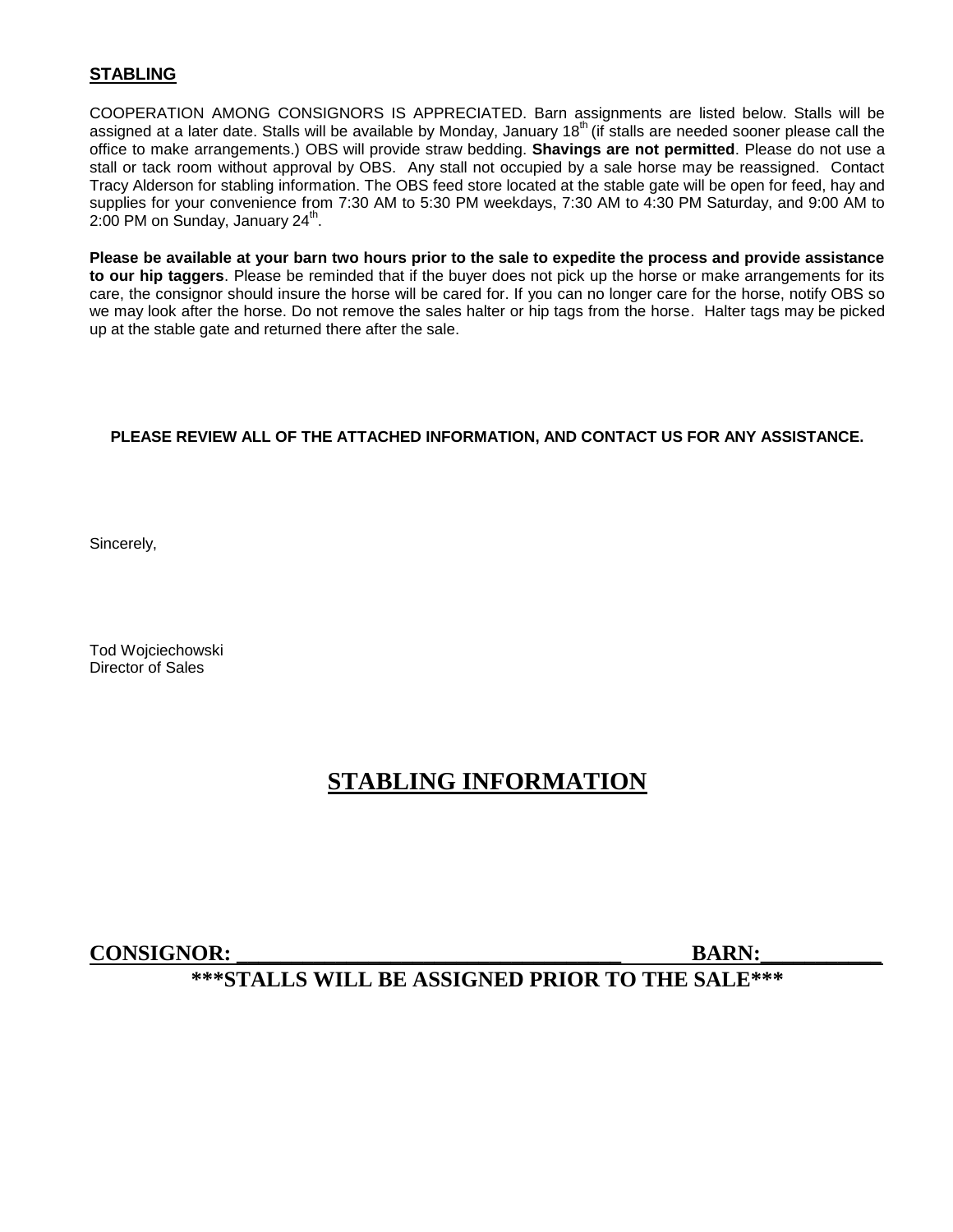## **OBS JANUARY 2016 SALES INFORMATION**

**STALLS:** Do not use a stall or tack room without OBS approval. Stalls are assigned for sale horses only. Please cooperate with fellow consignors if tack rooms/stalls need to be shared.

### **MEDICATION, RIDING CROPS, HORSESHOES, and PROHIBITED PRACTICES: See attached policy effective January 2016.**

**POST-BREEZE TESTS**: Blood tests will be performed on horses selected at the sole discretion of OBS at all under tack shows. Blood will be drawn at the test barn (Barn 12A) and results should be received within 48 hours. Any horse that receives undisclosed medication which is identified by the test is subject to withdrawal or return. Positive results will be submitted to the Florida Department of Agriculture as required.

**POST-SALE TESTS**: The purchaser may request a post-sale blood test within 24 hours of purchase according to Florida law. In addition, OBS policy allows the buyer to request a test for exogenous anabolic steroids at the time of purchase.

**MEDICATION REPORTING:** Medication reports must be submitted to OBS on a daily basis starting 72 hours prior to the first under tack show and continuously through sale day. Medication may be administered according to state guidelines described below while also abiding by further restrictions imposed by OBS policy. These forms must be completed accurately and signed by your veterinarian. Reports must be submitted to the office or Repository **within 12 hours of treatment or 1 hour prior to the sale session or under tack show,** whichever is earlier. Medication reports for each horse will be in the Repository and available to prospective buyers upon written request. Copies of those requests are available to the consignor.

**SUMMARY OF MEDICATION REGULATIONS (FLORIDA CHAPTER 535.08):** No person shall administer to a thoroughbred horse offered at a licensed public sale any substance recognized as an injectable, oral, or topical medication within 72 hours of the start of the sales session (or under tack show) unless the person is a licensed veterinarian and the medication is therapeutic or necessary for the treatment or prevention of an illness or injury and is reported to the sales organization. A separate medication form signed by a veterinarian must be submitted individually for each horse treated. Copies of 535.08 are available at OBS.

**REPOSITORY**: OBS will institute a Repository beginning with January 2016 sale. THERE IS NO LONGER A BONE WARRANTY FOR ANY HORSE WHETHER OR NOT THERE ARE RADIOGRAPHS IN THE REPOSITORY. PLEASE REVIEW THE ENCLOSED RULES AND INFORMATION REGARDING THE REPOSITORY AND THE CHANGES TO THE OBS CONDITIONS OF SALE. The information may also be found on the OBS website.

**EHV-1 VACCINATION RECORDS**: OBS requires the EHV-1 vaccination records form signed by a veterinarian to be submitted.

**EQUINE PIROPLASMOSIS TESTS:** While an Equine Piroplasmosis test will **not** be required for the 2016 January Mixed sale, horses traveling from out of state should contact the Florida Department of Agriculture (850- 410-3800) for any additional documentation needed to enter the state of Florida.

**UNDER TACK SHOW**: Horses must be presented as scheduled. Changes must be approved prior to the under tack show. Please keep your horse to the side and out of the way while waiting for your rider. A horse may only appear once during the under tack show.

### Under Tack Forms must be submitted by noon, THURSDAY, JANUARY 21<sup>st</sup>.

### **RACETRACK SCHEDULE**

Main track hours are 6:30 AM until noon, except:

Monday January 25th: open from 6:30 AM until 9:00 AM due to the under tack show.

Tuesday January 26th: open from 6:30 AM until 10:00 AM due to OBS Championship Races.

Training track will remain open from 6:30 AM until noon on all days.

**TRACK AND UNDER TACK RULES:** Please see attached notice.

**SADDLE TOWELS/HIP TAGS/HALTERS**: Be available at your barn two hours prior to the sale to assist our hip taggers. Do not remove SALE HALTERS or HIP TAGS. \$25 will be charged for halter tags or saddle towels not returned to the OBS Stable Gate.

**CARE OF HORSE AFTER SALE:** The consignor is responsible for the care of the horse until the buyer picks up the horse or for at least 48 hours after the sale. Notify OBS after that time so that we may look after the horse.

**NO SHAVINGS** are allowed. OBS will provide straw bedding.

**MUCK PICK - UP SCHEDULE:** Muck wagons will be removed starting at 8:30 AM daily and returned at the end of the day.

**SIGNS/STALL CARDS:** Signs may not be hung in the shed row or by an entrance/exit of the barn. OBS will assist you in hanging signs from the barns. **OBS is not responsible for signs left after the sale**. Consignors are responsible for their own stall cards.

**GATES:** Please bring in your sales tack, feed, and equipment in early morning or after the sale. Trucks will not be allowed in the barn area after 9:00 AM each morning so consignors may show their horses

**NO DOGS** are allowed on the sale premises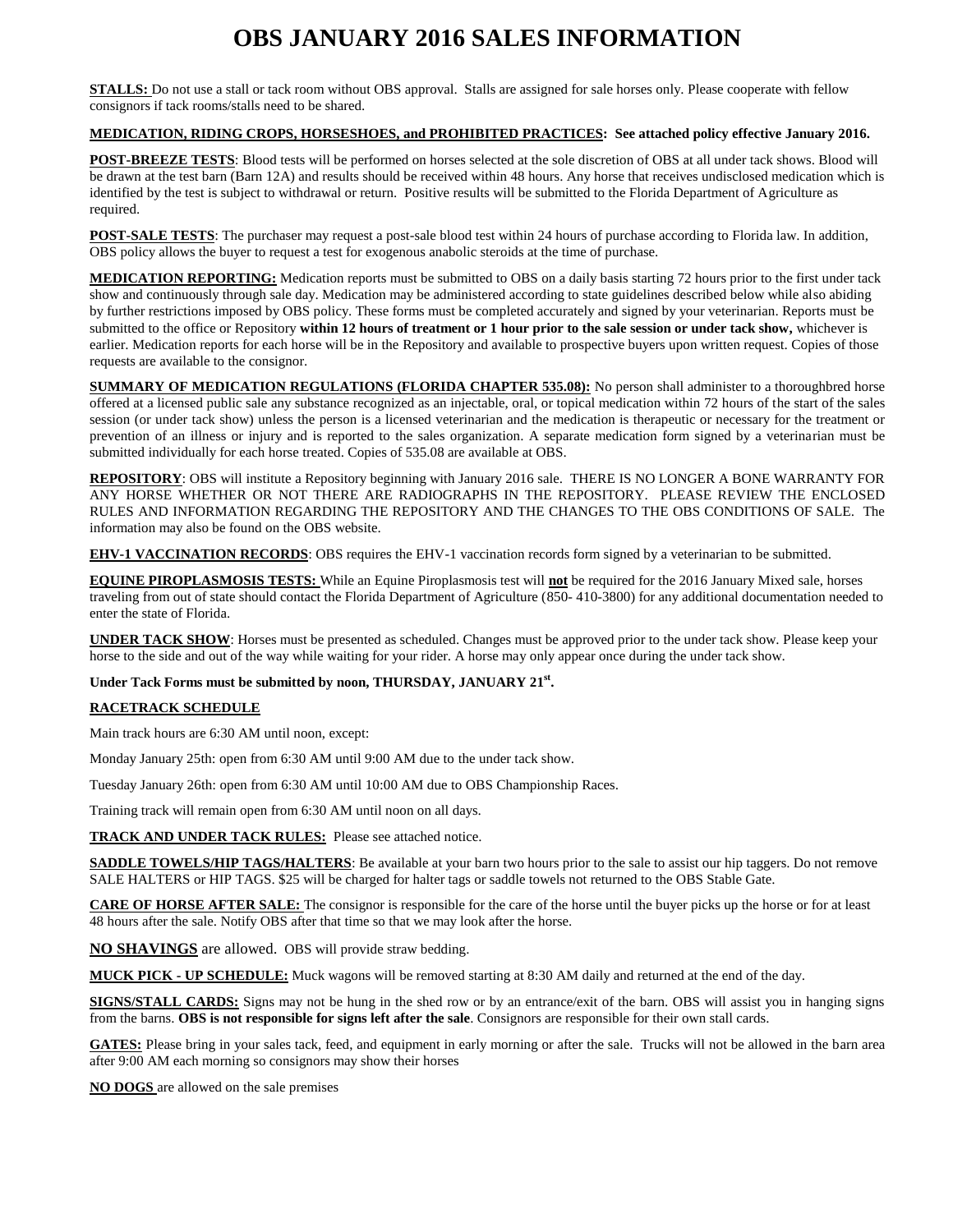## **OCALA BREEDERS' SALES COMPANY Policy for Medication, Prohibited Practices, Riding Crops and Horseshoes (Updated January 2016)**

## **Medication**

All medication administered to a horse within 72 hours of an under tack show or beginning of a sales session must be reported the earlier of 12 hours after treatment or 1 hour **prior to an under tack show and/or sales session**. The reports must be signed by a Florida licensed veterinarian and submitted to the OBS main office or Repository. The reports must identify the medication and the amount, strength and mode of administration; the date and time of administration; and the diagnosis and/or reason for treatment. Medications may only be administered at or below manufacturers recommended dosages.

## **Under tack show – controlled therapeutic medication guidelines**

The administration of nonsteroidal anti-inflammatory drugs (NSAIDs) and bronchodilators must be in accordance with the Association of Racing Commissioners International (RCI) schedule for controlled therapeutic medications. **No medication may be administered within 24 hours of a horse's under tack show performance**.

## **Additional restrictions/clarifications:**

- 1) No more than two (2) non-steroidal anti-inflammatory drugs (NSAID) may be present in a test sample. a) If two NSAIDs are administered prior to an under tack show, RCI stacking thresholds will apply.
	- b) Firocoxib (Equioxx) has a withdrawal guideline of 14 days
- 2) No more than one (1) corticosteroid may be present in a test sample.

## 3) **Intra-articular injections are prohibited on the sales grounds**.

- 4) Bronchodilators
	- a) Clenbuterol may not be administered within **14 days** of an under tack show or sales session in which the horse is entered.
	- b) Albuterol may only be administered intra-nasal per RCI dosage specifications and may not be administered within 72 hours of an under tack show or sales session in which the horse is entered. Administration of albuterol by any means other than intra-nasally has a high likelihood in resulting in a positive finding.
	- c) No other bronchodilator may be administered within 72 hours of an under tack show or sales session in which the horse is entered.

5) The following exogenous anabolic steroids or their esters may not be administered within 45 days of sale: Stanozolol, Boldenone, Nandrolone, or Testosterone. The administration of any other exogenous anabolic steroid at any time is prohibited.

6) The following medications may **NOT** be administered on the sales grounds:

- a) All substances classified as either Class 1 or Class 2 by the Association of Racing Commissioners International (RCI).
- b) Furosemide (Salix) (except for horses that have raced on Furosemide)
- c) Procaine Penicillin

Please note: Fluphenazine (Prolixin), Reserpine (Serpasil), Carisoprodol (Soma, Rela) are class 2 medications. Many herbal supplements contain prohibited substances including bronchodilators and stimulants.

Please review these medication policies with your veterinarian to assure compliance. RCI Uniform Classification Guidelines: Uniform Classification Guidelines and ModelRule updated [December 2015.pdf](http://obssales.com/OBSPAGES/ARCI%20UniformClassificationGuidelinesandModelRule.pdf) RCI Controlled Therapeutic Medication: [ARCI-controlled-therapeutic-medications-schedule](http://obssales.com/OBSPAGES/arci-controlled-therapeutic-medications-schedule.pdf) updated April 2015.pdf Florida Statute 535.08: FL [Statute 535.08.pdf](http://obssales.com/OBSPAGES/FL%20Statute%20535.08.pdf)

These are also available at the OBS office and accessible on the OBS website under consignor information.

## **Testing**

- 1) Post-breeze random testing will be performed on horses selected at the sole discretion of OBS.
- 2) Buyers may request testing for exogenous anabolic steroids at the time of purchase and for undisclosed medication within 24 hours of purchase.
- 3) Test results will be submitted to the Department of Agriculture as required. The consignor is subject to penalties described in Florida Statute Chapter 535.08 including being charged with a misdemeanor and barred from selling for a period of 2 years.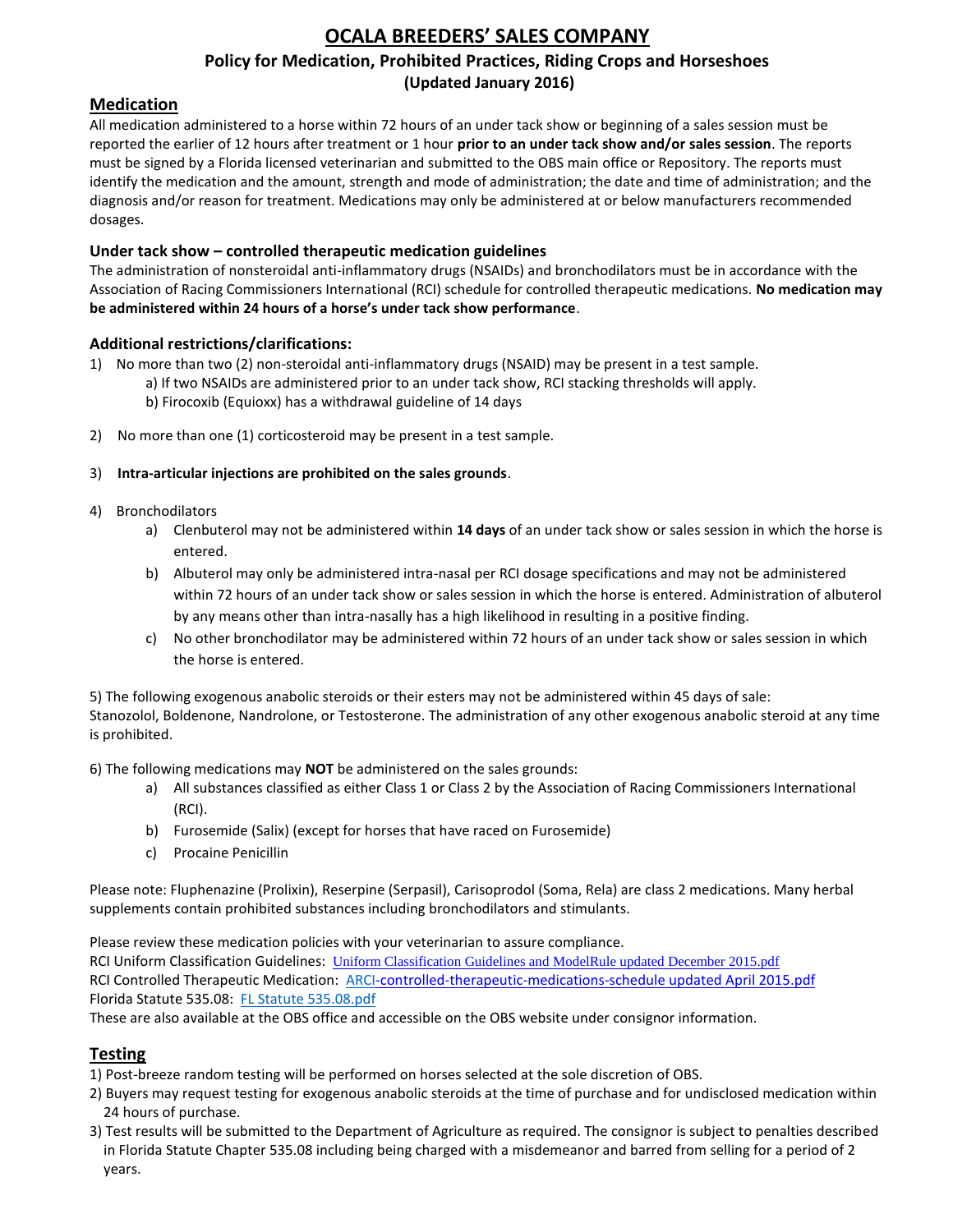## **Prohibited Practices**

Horses that have been subject to any of the following prohibited practices shall be subject to return or withdrawal: 1) **Extracorporeal Shock Wave Therapy or Radial Pulse Wave Therapy**

2) **Acupuncture and/or Electro-Stimulation** with the intent of altering laryngeal function

3) **Electrical devices** designed or used to increase the speed of a horse. Anyone in possession of a prohibited electrical device will be banned from the OBS sales grounds.

### 4) **Any invasive practice which intentionally conceals a material defect or chronic lameness.**

5) **Internal Blister or other injections** to the knee intended to have the effect of concealing the true conformation of the horse is not permitted at any time.

## **Use of a Riding Crop and Spurs at an Under Tack Show**

At any time after the starting pole which the horse begins to breeze (i.e. 1/8, 1/4, or 3/8), a rider may only use the riding crop while both hands are holding the reins and may not strike the horse behind the girth. A rider is prohibited from striking the horse in any manner beyond the finish line. In situations where the safety of the horse or rider is in jeopardy, a riding crop may be used in front of the girth. Excessive whipping before the beginning of the work or in preparation for a breeze is prohibited. Spurs are not allowed at an under tack show. Any infraction of this rule may result in a fine of \$500 fine to be paid by the consignor. Chronic offenders may be banned from riding on the sales grounds. The sales company or its representatives have full, final and sole authority to interpret and enforce this rule. Funds collected from fines levied will be distributed to a thoroughbred industry related charity at the sole discretion of Ocala Breeders' Sales Company.

## **Horseshoes**

A horse at a two-year-old in training sale may not train with front shoes that have toe grabs which exceed 2mm, or bends, turn-downs, stickers, jar caulks or any other traction device. Turn-downs of more than ¼" will not be permitted on hind shoes. For training on the Safetrack surface, OBS recommends the use of only flat Queen's Plate, Queen's Plate XT or equivalent.

## **Summary of RCI recommended withdrawal times for administration of NSAIDs and Bronchodilators**

Refer to RCI Controlled Therapeutic Medication Schedule – Version 2.2 April, 2015

## **NSAIDs – no more than 2 may be present in a test sample**

### **Diclofenac (Surpass)** 48 hours

- Five inch ribbon topical application of 1% diclofenac liposomal cream formulation
- 5 nanograms per milliliter of plasma or serum

### **Firocoxib (Equioxx)** 14 days

- Oral administration as EQUIOXX oral paste at a daily dose of 0.1 milligram per kilogram for four days
- 20 nanograms per milliliter of plasma or serum

**Flunixin (Banamine)** 32 hours48 hours secondary anti-stacking withdrawal guideline

- Single intravenous dose of flunixin as Banamine (flunixin meglumine) at 1.1 milligram per kilogram
- 20 nanogram per milliliter of plasma or serum
- Secondary anti-stacking threshold: 3.0 nanograms per milliliter of plasma or serum

Ketoprofen (Ketofen, Orudis) 24 hours48 hours secondary anti-stacking withdrawal guideline

- Single intravenous dose of ketoprofen as Ketofen at 2.2 milligrams per kilogram
- 2 nanograms per milliliter of plasma or serum
- Secondary anti-stacking threshold: 1 nanogram per milliliter of plasma or serum

### **Phenylbutazone (Bute)** 24 hours48 hours secondary anti-stacking withdrawal guideline

- Single intravenous dose of phenylbutazone at 4.0 milligrams per kilogram
- 2 micrograms per milliliter of plasma or serum
- Secondary anti-stacking threshold: 0.3 micrograms per milliliter of plasma or serum

Please note that if two NSAIDs are administered the test samples may contain one of the NSAIDs listed above at a concentration up to the primary threshold and the sample may also contain another one of the NSAIDs but Flunixin, Ketoprofen, or Phenylbutazone must be at a concentration up to the Secondary Threshold.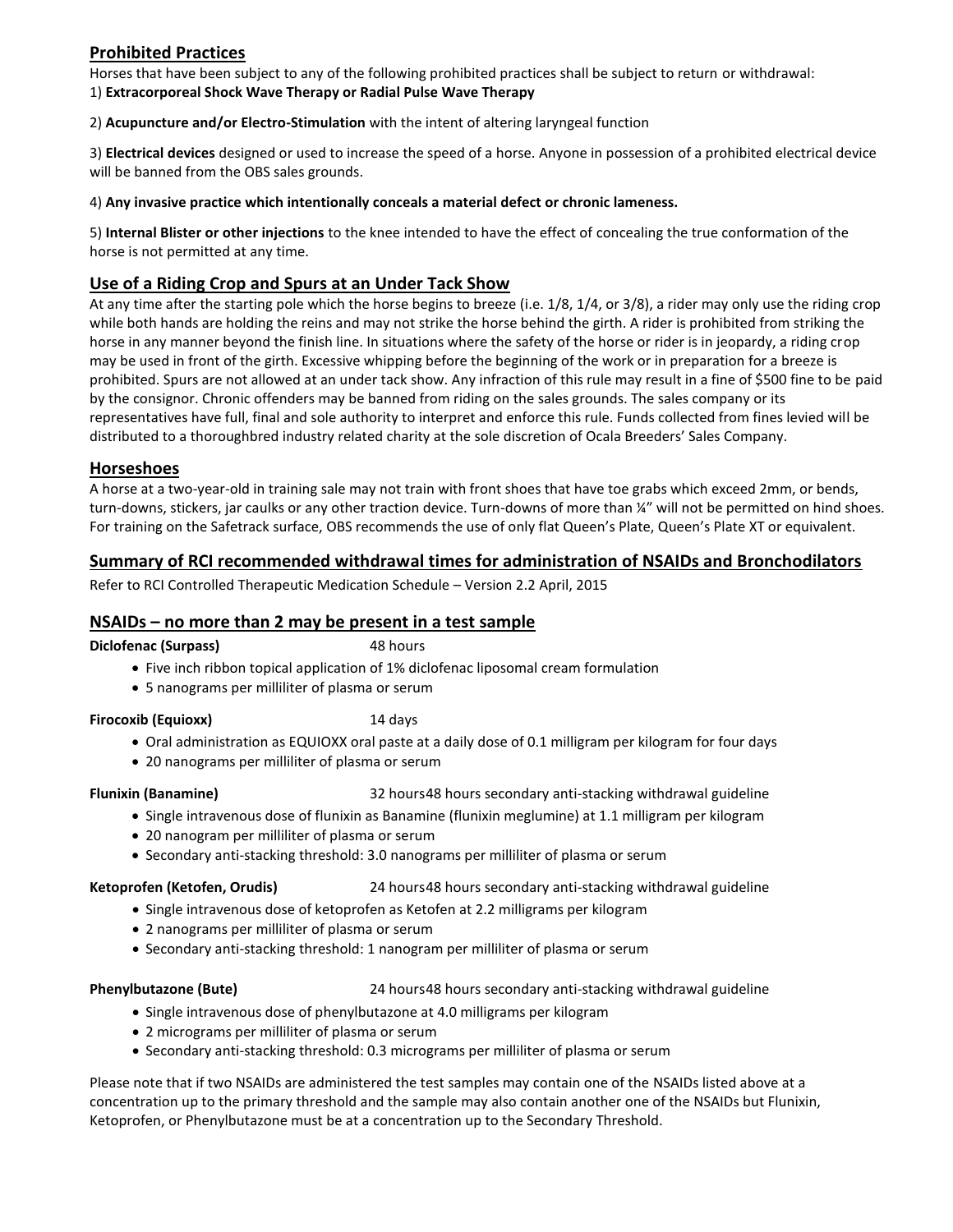## **Bronchodilators**

### **Albuterol (Proventil, Ventolin)** 72 hours

- 720 micrograms total dose intra-nasal only. Based upon dosing up to 4 times per day
- 1 nanogram per milliliter of plasma or serum
- Administration of albuterol by any means other than intra-nasally has a high likelihood in resulting in a positive finding. This specifically includes oral administration. Veterinarians are cautioned against using oral albuterol.

## **Clenbuterol (Ventipulmin)** 14 days

- Oral administration of clenbuterol as Ventipulmin® syrup at 0.8 mcg/kg twice a day
- 140 picograms per milliliter of urine or Level of Detection in plasma or serum

## **Medication and Prohibited Practices Penalties**

- 1) If a positive test result is received and a confirmation test is not requested or is confirmed by a laboratory selected by OBS for the administration of:
	- a) Any exogenous anabolic steroids administered within 45 days;
	- b) Undisclosed medication administered within 72 hours;
	- c) An RCI class 1 or 2 medication, Salix, procaine penicillin;
	- d) Clenbuterol administered within 14 days, or any other bronchodilator administered within 72 hours;

The purchaser shall have the right to rescind the sale and the consignor shall refund any sales proceeds paid to consignor by OBS and pay the purchaser or OBS all proper expenses and legal fees incurred by either of them from the time of the sale until the return of the horse to the consignor or consignor's owner.

If the horse did not go through the auction ring, the horse shall be withdrawn from the sale and shall be removed from the sales grounds immediately. The consignor shall be responsible for OBS fees, penalties, and expenses.

If the horse went through the auction ring and was not sold, the horse shall be removed from the sales grounds immediately. The consignor shall be responsible for OBS fees, penalties, and expenses.

- 2) Horses that have been subject to any of the following prohibited practices shall be subject to return or withdrawal and the consignor shall be responsible for expenses incurred by the purchaser and for OBS fees, penalties, and expenses:
	- a) Extracorporeal Shock Wave Therapy or Radial Pulse Wave Therapy
	- b) Acupuncture and/or Electro-Stimulation with the intent of altering laryngeal function
	- c) Electrical devices designed or used to increase the speed of a horse. Anyone in possession of a prohibited electrical device will be banned from the OBS sales grounds.
	- d) Any invasive practice which intentionally conceals a material defect or chronic lameness.
	- e) Internal Blister or other injections to the knee intended to have the effect of concealing the true conformation of the horse is not permitted at any time.
- 3) The consignor will be subject to the penalties in section four (4) if a positive test result is received and a split sample test is not requested or is confirmed by a laboratory selected at the sole discretion of OBS which indicates the administration of:
	- a) Nonsteroidal anti-inflammatory drugs (NSAID) or bronchodilators at levels above the threshold indicated in the RCI Controlled Therapeutic Medication Schedule - Version 2.2, Revised April, 2015
	- b) Any medication within 24 hours of the horse's under tack show performance
	- c) More than one (1) corticosteroid
	- d) More than two (2) non-steroidal anti-inflammatory drugs (NSAIDs)
- 4) The consignor will be subject to the following penalties for positive test results in section One (1) and Two (2); or prohibited practices in section Three (3):
	- a) 1st offense Warning with a maximum fine of \$1,000; possible increased testing of consignors' horses at consignor expense.
	- b) 2nd offense Warning with a maximum fine of \$1,500; increased testing of consignors' horses at consignor expense; possible suspension of consignor for up to 1 year to be determined by OBS Board of Directors.
	- c) 3rd offense Fine of \$500 to \$2,500 absent mitigating circumstances; increased testing of consignors' horses at consignor expense; possible suspension of consignor for up to 2 years to be determined by OBS Board of Directors.
- 5) Funds collected from fines levied will be distributed to a thoroughbred industry related charity at the sole discretion of the sales company. Fines will be deducted from proceeds when available. Failure to pay fines may result in suspension from participating in OBS Sales.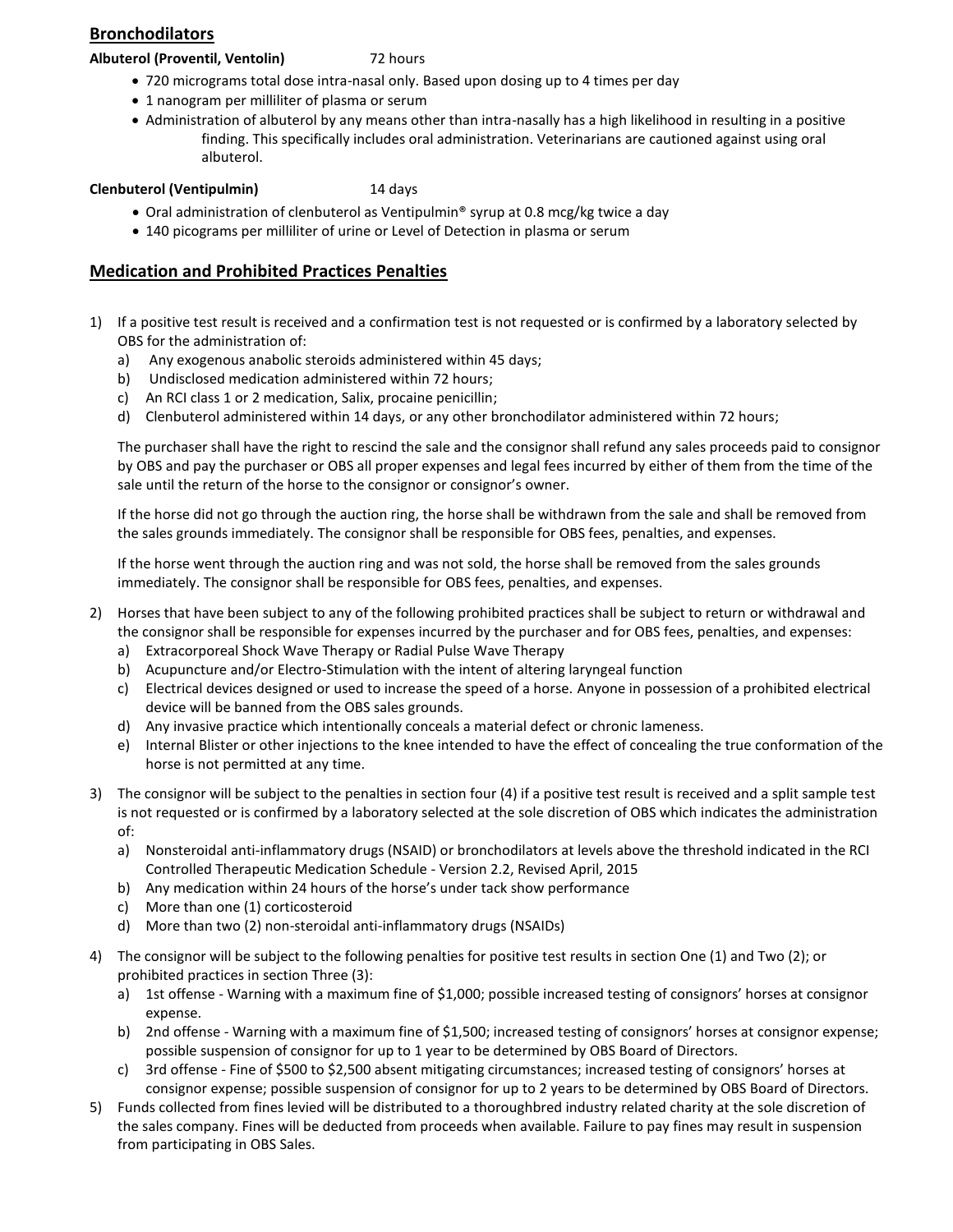## **TRACK AND UNDER TACK SHOW RULES**

## **Under tack show**

- The optional under tack show will be Monday January  $25<sup>th</sup>$  at 10:00AM.
- **Older horses may gallop or breeze a minimum of 3/8 of a mile for an official time. Two year olds will not be timed.**

## **Use of a Riding Crop and Spurs at an Under Tack Show**

At any time after the starting pole which the horse begins to breeze (i.e. 1/8, 1/4, or 3/8), a rider may only use the riding crop while both hands are holding the reins and may not strike the horse behind the girth. A rider is prohibited from striking the horse in any manner beyond the finish line. In situations where the safety of the horse or rider is in jeopardy, a riding crop may be used in front of the girth. Excessive whipping before the beginning of the work or in preparation for a breeze is prohibited. Spurs are not allowed at an under tack show. Any infraction of this rule may result in a fine of \$500 fine to be paid by the consignor. Chronic offenders may be banned from riding on the sales grounds. The sales company or its representatives have full, final and sole authority to interpret and enforce this rule. Funds collected from fines levied will be distributed to a thoroughbred industry related charity at the sole discretion of Ocala Breeders' Sales Company.

## **Safety vests and helmets**

OBS requires **ALL** riders to wear an approved safety vest and helmet while on horseback. This applies to anyone aboard any horse (ponies included). Safety vests must be zipped and helmet straps fastened at all times including to and from the racetrack and in the shed row.

## **Track rules**

- Do not jog horses on the horse path.
- Stay off the rail unless you are breezing.
- OBS saddle towels must be on sale horses by Thursday, January  $21^{st}$ .

## **Track hours -- Sales horses may ship in Monday, January 18th**

Main racetrack: Training hours from 6:30 AM until noon except:

Monday January 25th: open from 6:30 AM until 9:00 AM due to the under tack show. Tuesday January 26th: open from 6:30 AM until 10:00 AM due to OBS Championship Races.

Training racetrack: will remain open all days from 6:30 AM until noon.

## **Medication reports**

Must be submitted the earlier of 12 hours after treatment or 1 hour prior to the start of the under tack show or sale session. (*MEDICATION REPORTS FOR ALL HORSES MUST BE SUBMITTED BEFORE THE UNDER TACK SHOW STARTS*).

## **Wash racks/pens**

Wash racks are no longer allowed on the sales grounds in order to allow ample room for consignors to show their horses and help the overall look of the grounds.

# OCALA BREEDERS' SALES COMPANY

**P.O. Box 99 Ocala, FL 34478 Fed-Ex and Express Mail: 1701 SW 60th Ave. Ocala, FL 34474**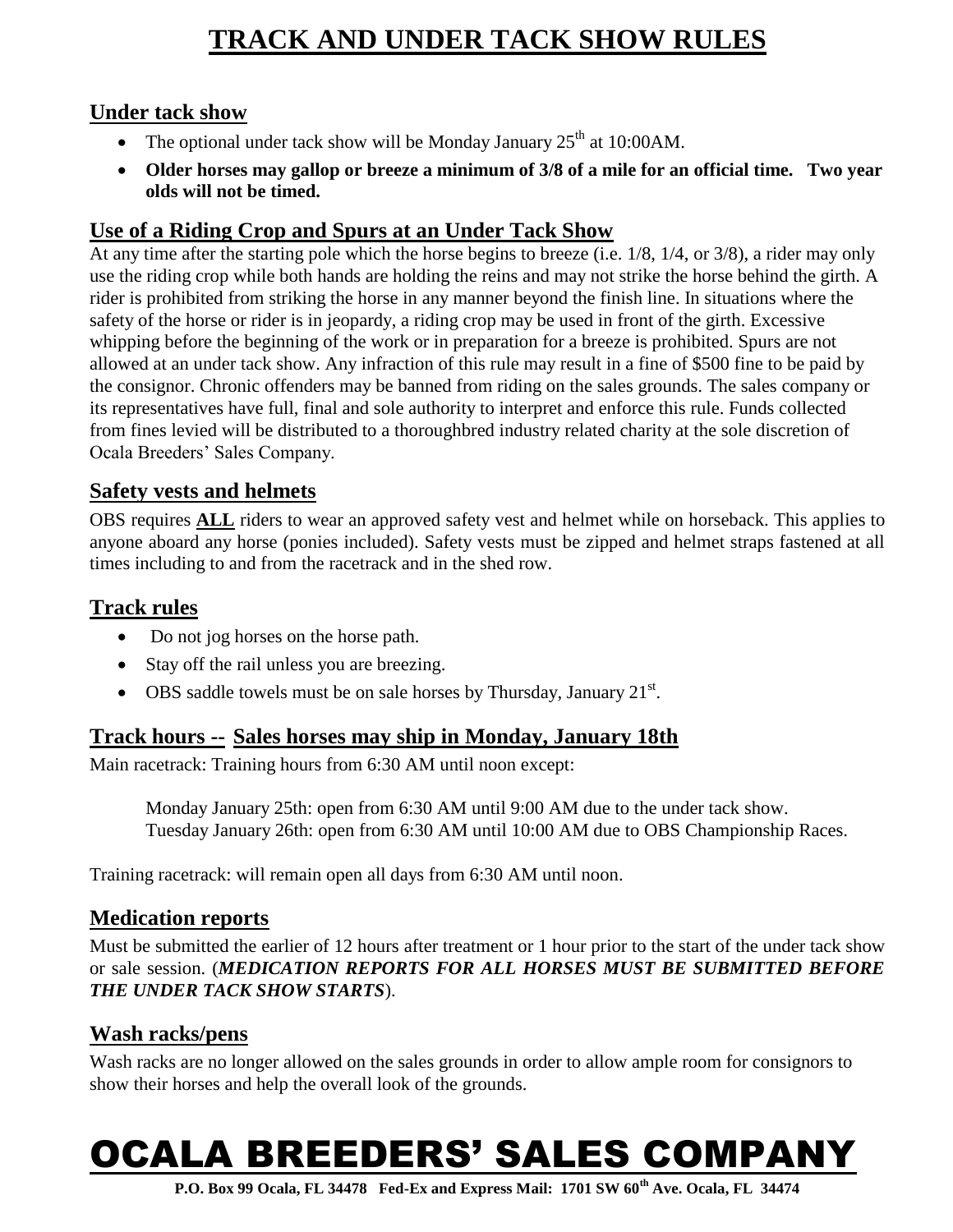**(352) 237-2154 Fax: (352) 237-3566 E-mail: obs@obssales.com website: www.obssales.com**

# **OBS JANUARY 2016**

**Horse(s) represented on this certificate of Veterinary Inspection:**

**Have not originated from a barn with a confirmed or suspect case of equine herpes virus or strangles, nor have shown signs suggestive of these diseases, nor have been febrile within the previous 3 weeks.**

**Have not originated from nor been stabled on a premise under quarantine or restriction due to EHV-1 or from a premise which has had herpes virus diagnosed during the previous 30 day period.**

**Have been vaccinated against EHV-1 no less than 14 days and no greater than 90 days.**

**Consignor: \_\_\_\_\_\_\_\_\_\_\_\_\_\_\_\_\_\_\_\_\_\_\_\_\_\_\_\_\_\_\_\_\_\_\_\_\_\_\_\_\_\_\_\_\_\_**

| $\overline{\text{Hip}\,\text{\#}}$ | <b>Sire/Dam</b>                       | <u>Vaccination type</u><br>(Product name) | <b>Date</b> |
|------------------------------------|---------------------------------------|-------------------------------------------|-------------|
|                                    | ------------------------------------  |                                           |             |
|                                    |                                       | ----------------------                    |             |
|                                    | -------------------------------       |                                           |             |
|                                    |                                       | ----------------------                    |             |
|                                    |                                       |                                           |             |
|                                    |                                       |                                           |             |
|                                    |                                       |                                           |             |
|                                    |                                       | ----------------------                    |             |
|                                    | ------------------------------------- |                                           |             |
|                                    | ------------------------------------  | ----------------------                    |             |
|                                    |                                       | -----------------------                   |             |
|                                    | -----------------                     |                                           |             |
| Veterinarian:                      |                                       |                                           |             |

**Veterinarian (please print): \_\_\_\_\_\_\_\_\_\_\_\_\_\_\_\_\_\_\_\_\_\_\_\_\_\_\_\_\_\_\_\_\_\_\_\_\_\_\_\_**

# **OCALA BREEDERS' SALES COMPANY**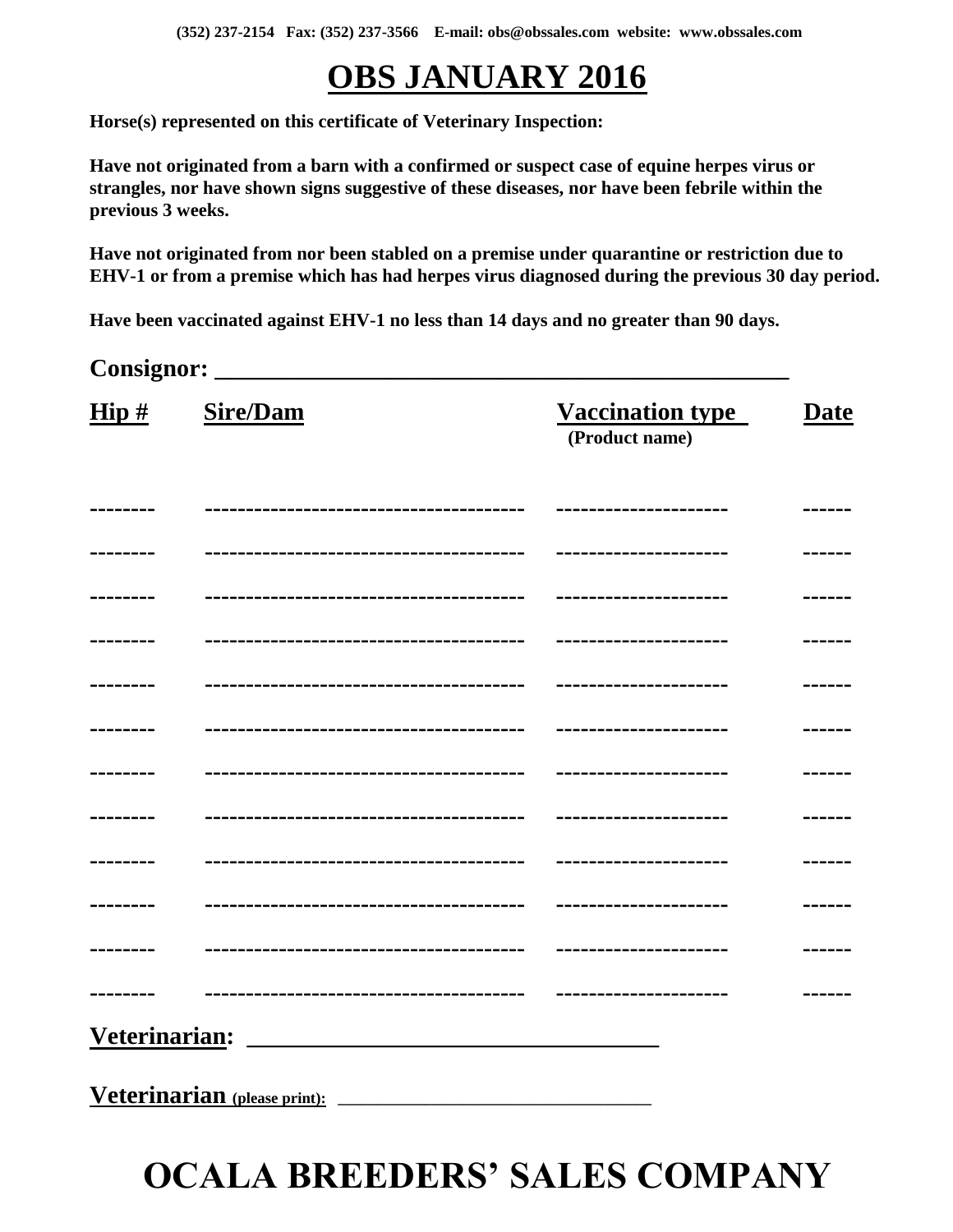# **JANUARY 2016 HORSES OF RACING AGE OPTIONAL UNDER TACK SHOW**

## **CONSIGNOR: \_\_\_\_\_\_\_\_\_\_\_\_\_\_\_\_\_\_\_\_\_\_\_\_\_\_\_\_\_\_BARN: \_\_\_\_\_\_**

## **OLDER HORSES MAY GALLOP OR BREEZE A MINIMUM OF 3/8 OF A MILE FOR AN OFFICIAL TIME. TWO YEAR OLDS WILL NOT BE TIMED.**

## **If you plan to breeze your horses as a set, please list on the same line.**

## **Use of a Riding Crop and Spurs at an Under Tack Show**

At any time after the starting pole which the horse begins to breeze (i.e. 1/8, 1/4, or 3/8), a rider may only use the riding crop while both hands are holding the reins and may not strike the horse behind the girth. A rider is prohibited from striking the horse in any manner beyond the finish line. In situations where the safety of the horse or rider is in jeopardy, a riding crop may be used in front of the girth. Excessive whipping before the beginning of the work or in preparation for a breeze is prohibited. Spurs are not allowed at an under tack show. Any infraction of this rule may result in a fine of \$500 fine to be paid by the consignor. Chronic offenders may be banned from riding on the sales grounds. The sales company or its representatives have full, final and sole authority to interpret and enforce this rule. Funds collected from fines levied will be distributed to a thoroughbred industry related charity at the sole discretion of Ocala Breeders' Sales Company.

## **RETURN THIS FORM BY NOON, THURSDAY, JANUARY 21st**

## **10:00 AM MONDAY JANUARY 25 TH (HIP NUMBERS 525 - AND UP)**

| <b>SET</b>   | HIP              |             | <b>SET</b>   | HIP              |             |
|--------------|------------------|-------------|--------------|------------------|-------------|
| <b>ORDER</b> | <b>NUMBER(S)</b> | <b>DIST</b> | <b>ORDER</b> | <b>NUMBER(S)</b> | <b>DIST</b> |
|              |                  |             | 11           |                  |             |
| ി            |                  |             | 12           |                  |             |
| 3            |                  |             | 13           |                  |             |
|              |                  |             | 14           |                  |             |
| ⋷<br>⊃       |                  |             | 15           |                  |             |
| 6            |                  |             | 16           |                  |             |
|              |                  |             | 17           |                  |             |
| 8            |                  |             | 18           |                  |             |
| 9            |                  |             | 19           |                  |             |
| 10           |                  |             | 20           |                  |             |
|              |                  |             |              |                  |             |

**PLEASE LIST OUTS: \_\_\_\_\_\_, \_\_\_\_\_\_, \_\_\_\_\_\_, \_\_\_\_\_\_, \_\_\_\_\_\_, \_\_\_\_\_\_, \_\_\_\_\_\_, \_\_\_\_\_\_, \_\_\_\_\_\_**

## **PLEASE LIST HORSES THAT WILL NOT GO IN THE UNDER TACK SHOW:**

**\_\_\_\_\_\_, \_\_\_\_\_\_, \_\_\_\_\_\_, \_\_\_\_\_\_, \_\_\_\_\_\_, \_\_\_\_\_\_, \_\_\_\_\_\_, \_\_\_\_\_\_, \_\_\_\_\_\_**

# **OBS JANUARY 2016**